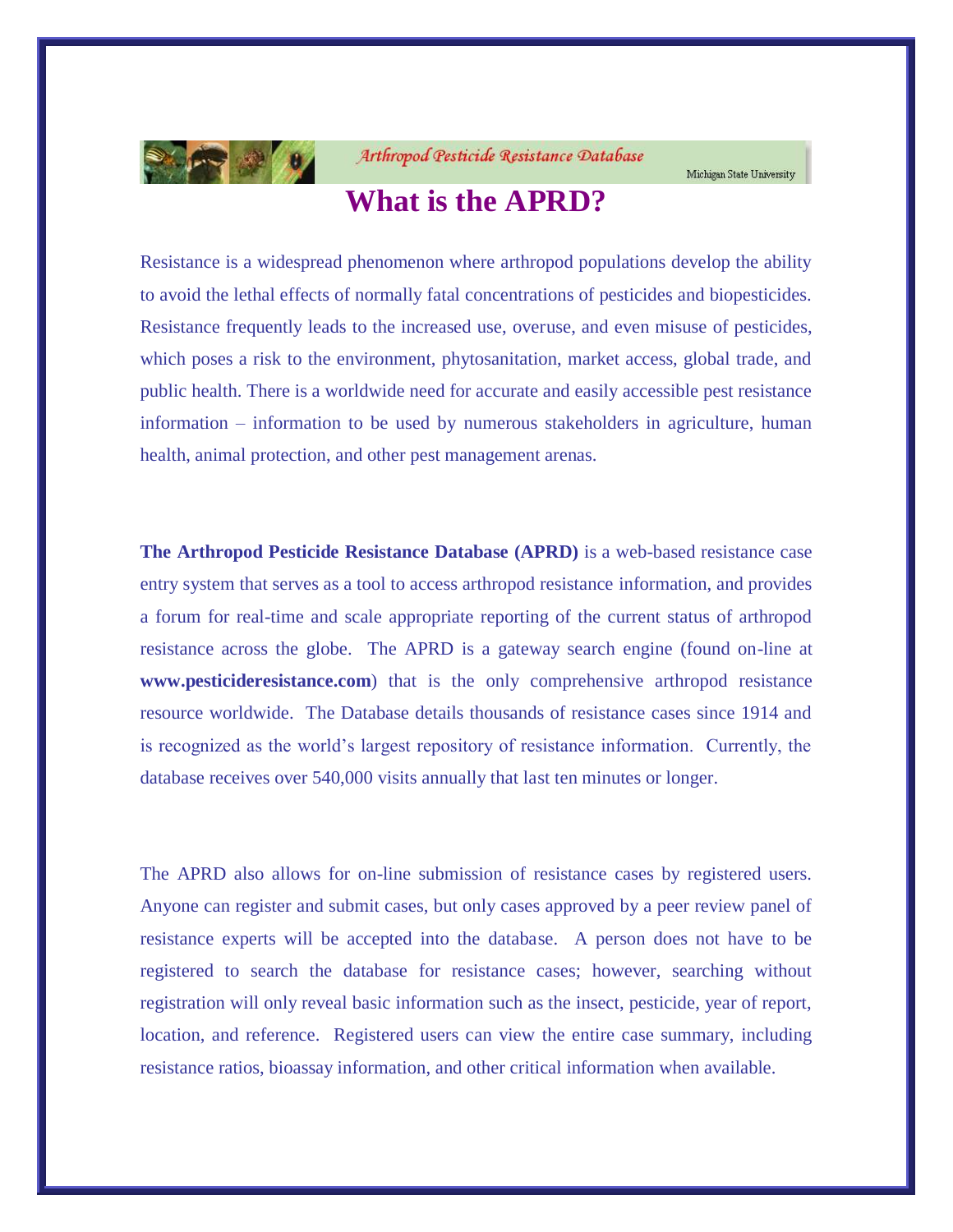## **How to Contact the Database**

The Arthropod Pesticide Resistance Database (APRD) can be found at **www.pesticideresistance.com**, and the following contact information can be found under the "Contact Us" link at the top of the page.

- Mark E. Whalon, Project Director, whalon@msu.edu
- David Mota-Sanchez, Resistance Specialist, motasanc@msu.edu
- Robert M. Hollingworth, Project Co-Director, rmholl@msu.edu
- Lee Duynslager, Webmaster, duynslag@msu.edu

Please feel free to contact any of these people with questions about the Database, or about a submission to the Database.

For questions regarding case submissions, the best contact method is email, but you can also call the Whalon Lab at 1-517-355-1768. (Reaching us by phone may be difficult, so please email if possible.) Also, you can track your case submission online at www.pesticideresistance.com. For online tracking, see "How to Submit a Case to the Database"

If your submission is accepted, it will be published in the Resistant Pest Management (RPM) Newsletter. The RPM Newsletter was developed to spread knowledge of resistance around the world. The goal of the RPM Newsletter is to inform researchers, industry workers, pesticide policy bureaucrats and field personnel of ongoing changes and advances in pesticide resistance management, provide an archival resource to national and international policy leaders, and enhance communication of ideas among resistance managers worldwide. The bi-annual publication has over 1000 electronic subscribers (mostly in government, industry and academia), and hard copies are now part of 61 libraries serial listings worldwide. Example countries with serial listings include the United States, Germany, Italy, the United Kingdom, India, Japan, Taiwan, Egypt, Kenya, Costa Rica, Australia, Malaysia, and New Zealand.

To contact the Resistance Pesticide Newsletter please email RPMNews@msu.edu or call 1-517-355-1768. We will respond to your email as soon as possible.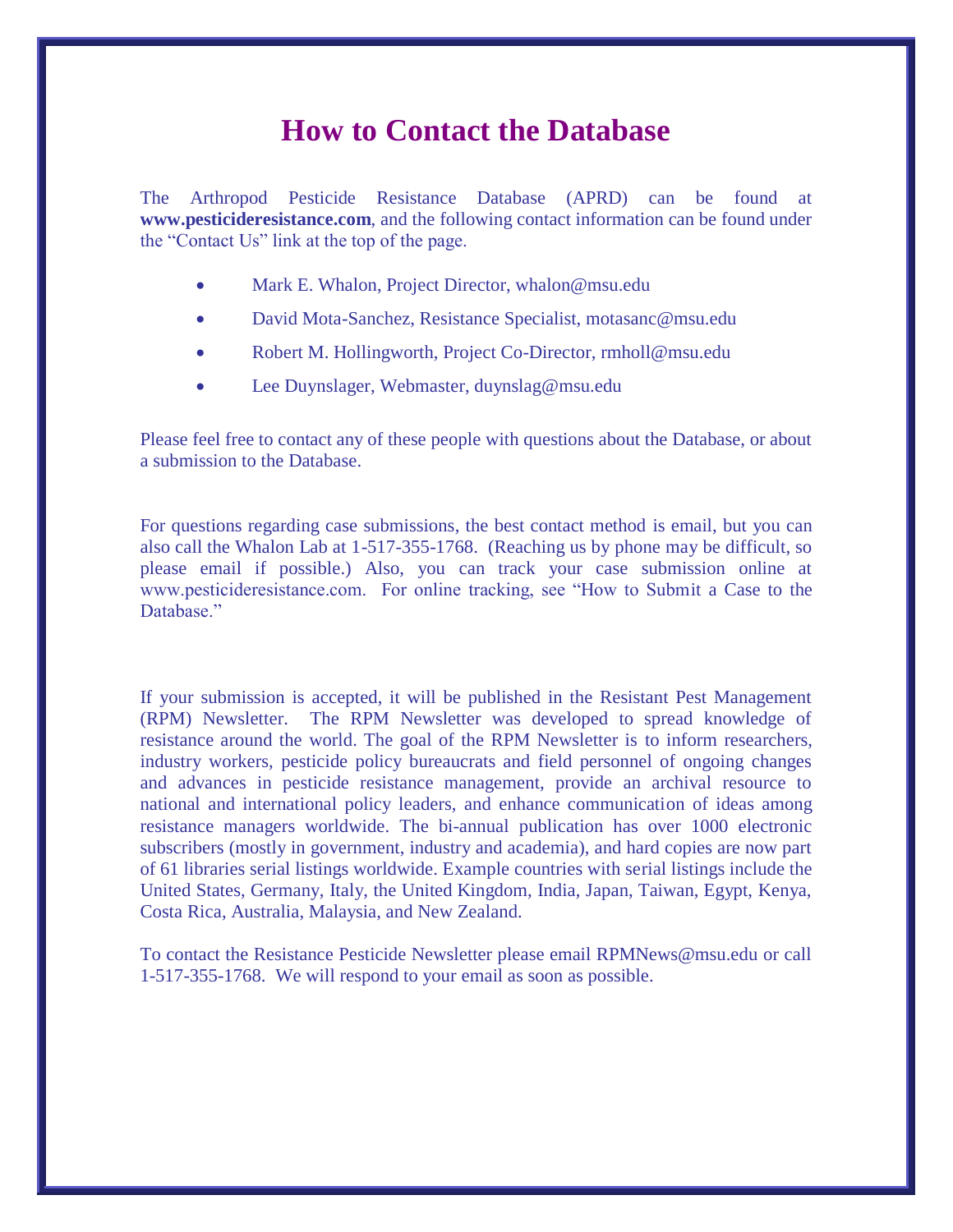## **How to Submit a Case to the Database**

The submission process is completely electronic. It is a simple, peer-reviewed procedure that usually takes less than two weeks. However, only registered members can submit a new case for publication to the database. Therefore, the first step in submitting a resistance case is to become a registered member.

#### To become a registered member:

Go to **www.pesticideresistance.com** and click on the "Sign Up" link near the top of the page. This will take you to an electronic form, which must be filled out. (Anything with a red asterisk is required.) Once the form is submitted, a verification email will be sent to the email address that you provided. Click on the link in the email to verify the registration request. In approximately 24 hours, a confirmation email will be sent to your account stating that you are now registered with the database. If you ever lose your password, you can email David Mota-Sanchez to receive a new one. His email is motasanc@msu.edu, and can be found on the "Login" page.

#### To submit a resistance case:

Once you are registered, go to **www.pesticideresistance.com** and log on. Once you are logged on, click on the "Submit" link and fill out the necessary information. (Anything with a red asterisk is required.) A Chief Editor will contact you with a password that you will need for submitting your resistance case to the Editorial Board.

When your case is submitted it will be reviewed for all necessary information. If your case contains the necessary information, it will be assigned to 3 editors. If information is missing, the administrator will email you requesting either the missing information, or a resubmission of your case with the necessary revisions.

When the editors review the case, they can approve, reject, or request revision of the case. If the case is rejected, you will receive an email informing you of your case's rejection. If the editors ask for a revision of the case, then you will receive an email regarding the editors' decision, including necessary revisions for acceptance. You can revise the case submission and resubmit it. If the case is accepted, then you are emailed with their decision of acceptance. Once accepted, the case is submitted into the Database, where it receives an accession number (for citation purposes) and information about where to find the case in the Database. The case is also included in the next issue of the Resistance Pest Management (RPM) Newsletter, a biyearly publication.

#### To track your resistance case:

During the submission process, you can track your submission to see its submission status. On your "My Account" page, you can see a list of your submissions by genus. This page will tell you the status of your submission, and whether it has been accepted, rejected, or needs revision.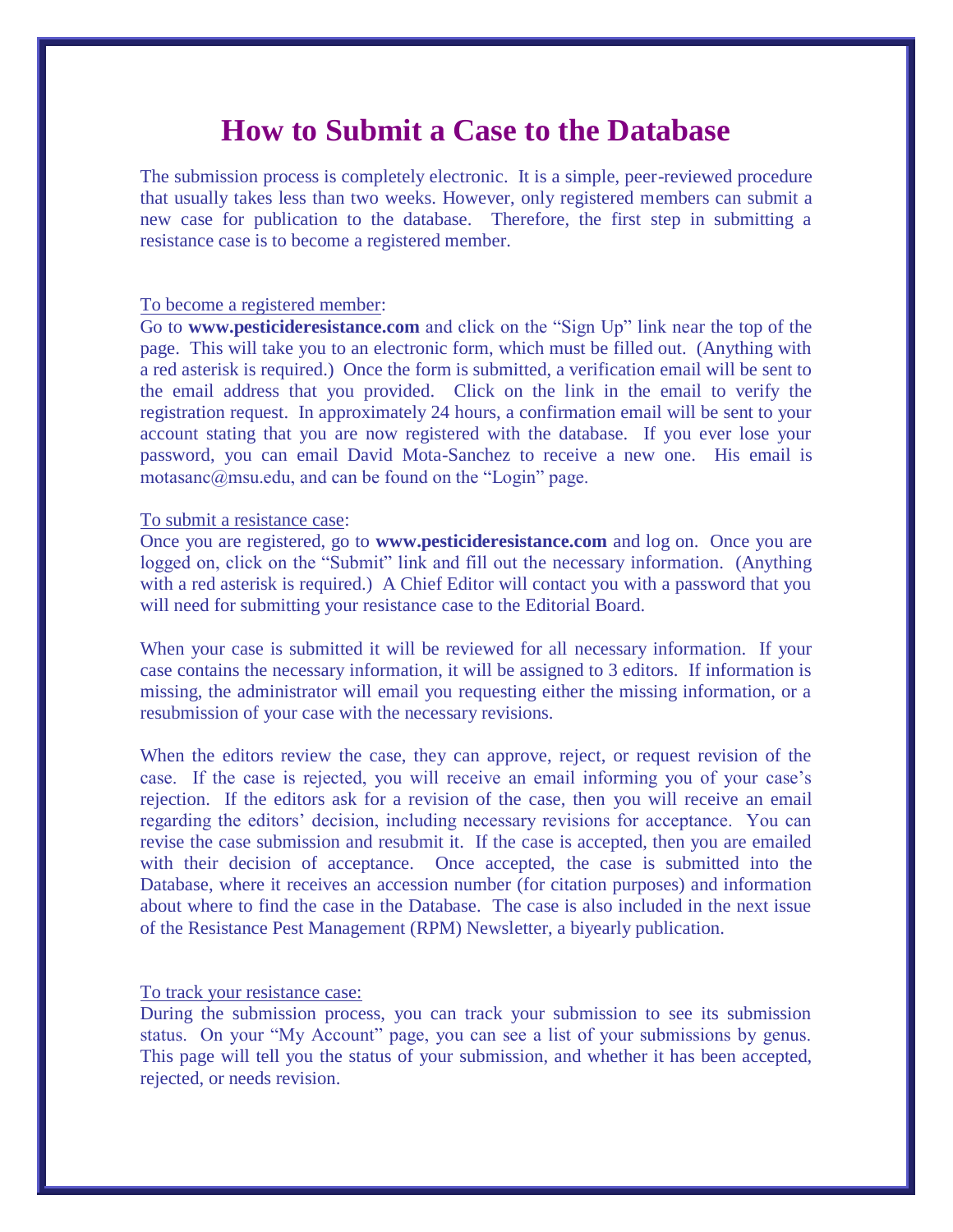#### To use the cloning function:

The cloning function is used when you have more than one resistance case of the same type, and most of the information for each case remains the same. If the resistance case that you are submitting is already published, you can submit your case as a clone. To do this, log on to your account and go to the "My Account" page. You will see a record of the resistance cases that you have submitted and where they are in the submission process. Next to each submission, there is a "Clone" tab that you can click on to clone your case. The cloned case will appear at the end of the submitted cases on your "My Account" page.

An example of the cloning feature: You have found resistance in the German cockroach from several populations in Georgia, USA, to fipronil. Each population was tested using the same bioassay method but each population has a different resistance ratio. For this example, after you submit the first case of resistance you can "clone" it. Go to "My Account," where you will find the case you submitted and an exact replica of that case the clone - which will be listed last. You can click on the cloned case and you only have to change the resistance ratio, since insect, pesticide, location, collection dates, bioassay type, and reference are already entered from the previous case.

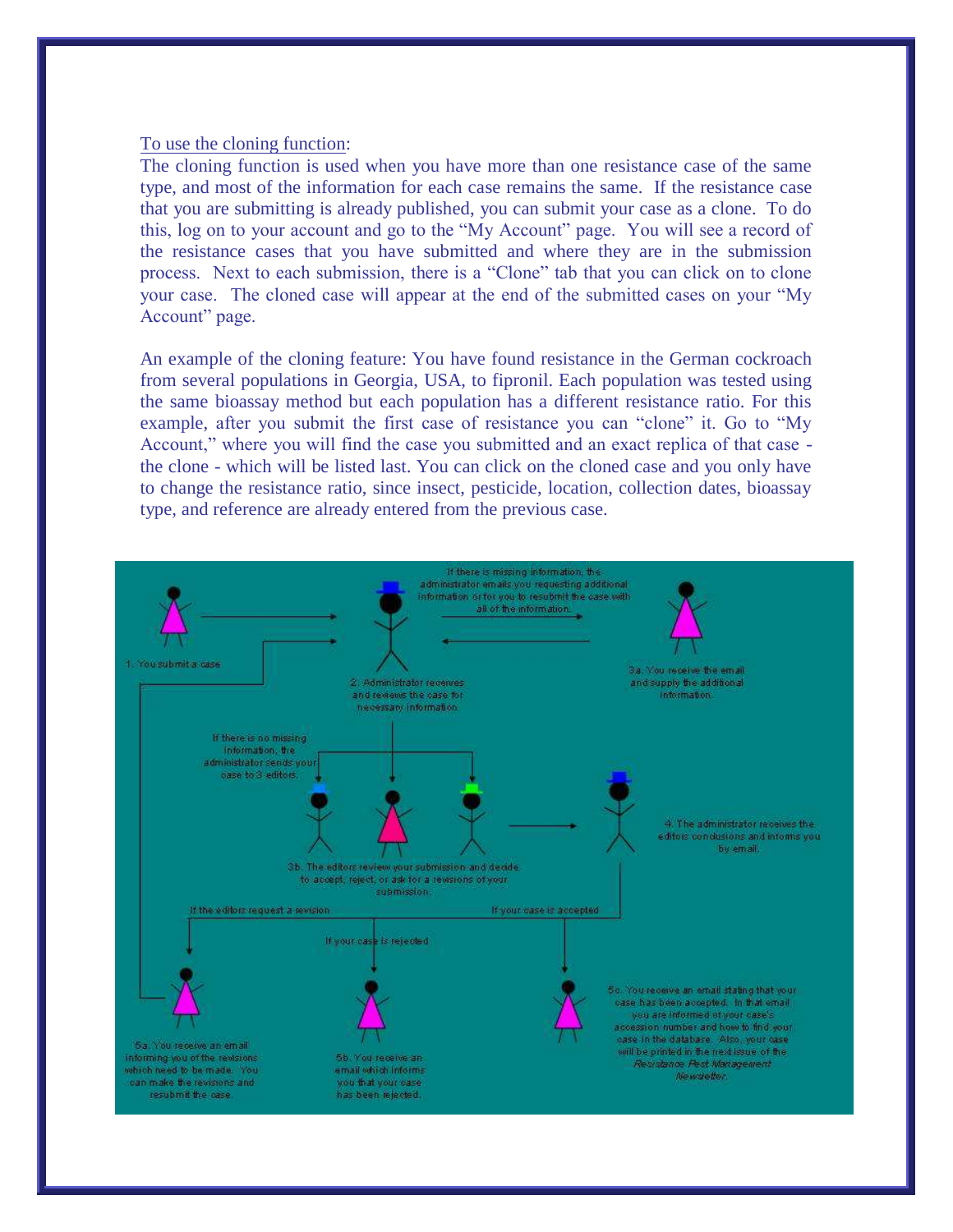# **How the Database Works**

#### Welcome



Arthropod Pesticide Resistance Database Michigan State University

Welcome Login FAOs Contact Us

#### Welcome

Welcome to the pesticide-resistant arthropod database These pages provide a gateway to the database. To browse the data, select a starting point from the menu at left.

#### **Brief Introduction**

We publish this data on the internet as a public service, for use by resistance management practitioners around the world. We encourage researchers to contact us with any resistance information they might have. Contact us if you have any difficulties with these pages, or with comments and suggestions.

This is a database of reports of resistance cases from 1914 to the present, when the resistance is first discovered for a specific time and place. Pesticide resistance is a dynamic, evolutionary phenomena and a record in this database may or may not be indicative of your area. Similarly, the absence of a record in this database does not indicate absence of resistance.

This database was made possible by grants from the US Department of Agriculture, CSREES Pest Management Alternatives Program, the Insecticide Resistance Action Committee (IRAC), and Generating Research and Extension to meet Economic and Environmental Needs(GREEEN) Project # GR02-69, Michigan Agricultural Experiment Station (MAES), Michigan State University Extension (MSUE) and the Michigan Department of Agriculture (MDA).

### Login



By clicking on the "Login" tab, you are taken to this page where you can either sign into your account (by entering your username and password into the correct fields), or register with the database by clicking "Sign Up."

### Sign Up



If you click "Sign Up," you are taken to this page. Please see the subsection "To become a registered user" under "How to Submit a Case to the Database" for further information.

The home page of the database, found at www.pesticideresistance.com, gives a brief introduction and has tabs to other parts of the database.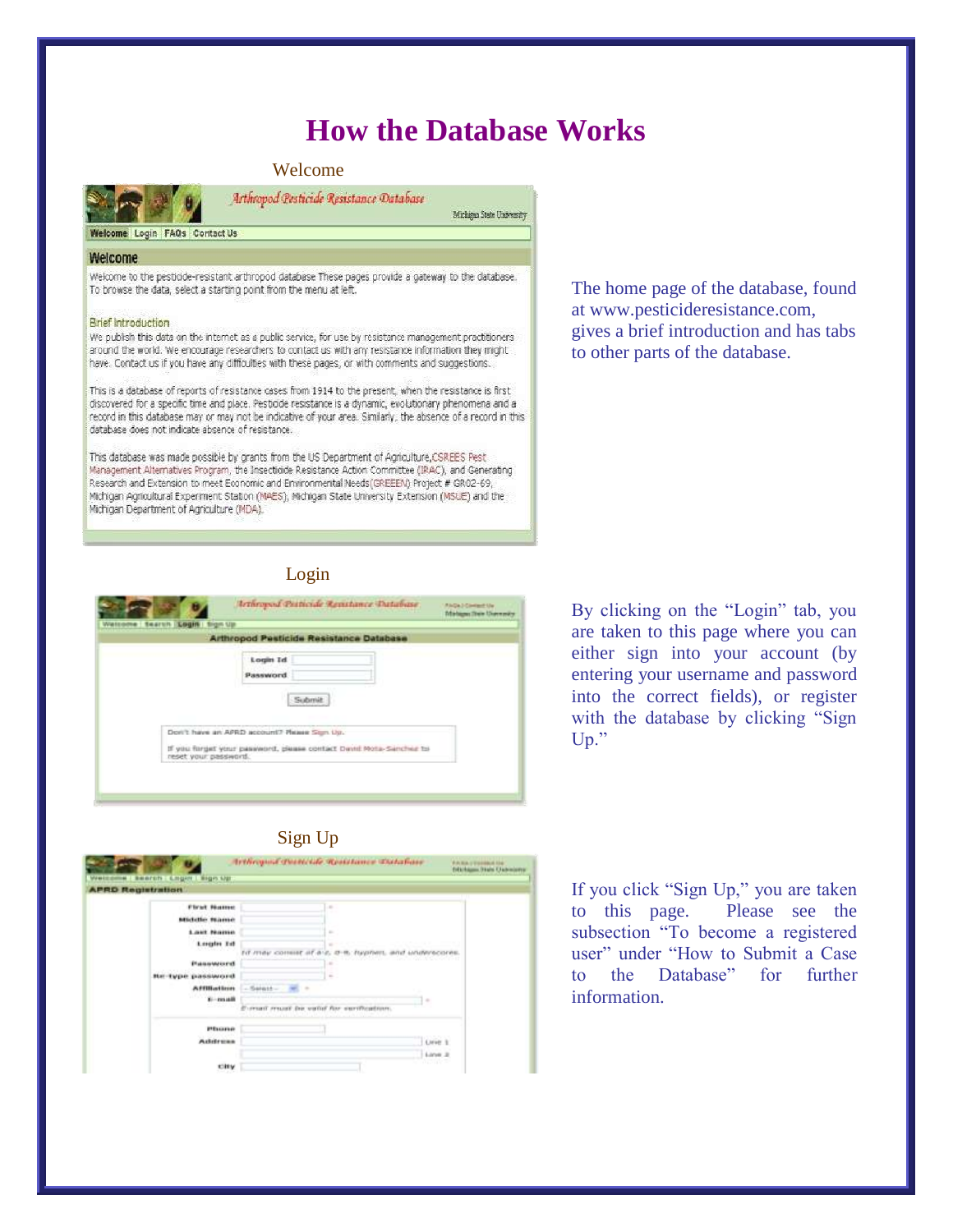### My Account



FAQs



Contact Us



Once you sign into your account, click on the "My Account" tab, which will take you to a page similar to the one shown above. This page lists all of the cases which you have submitted to the database, and their submission status. Please see "How to Submit a Case to the Database" for further information.

You can change your password by clicking on the "Change Password" tab.

By clicking on the "Update Profile" tab, you can change the information that you submitted when you created your account.

By clicking on "FAQs" at the top right -hand corner of the webpage, you will be directed to this page. The FAQs page is designed to answer common questions about the Database. If you have a question, please check this page first. If your question is not answered here, please contact us.

By clicking "Contact Us" at the top right -hand corner of the webpage, you will be directed to this page. If you have a question or problem that is not addressed on the FAQs page, please email anyone listed on this page. For more contact information, please see "How to Contact the Database"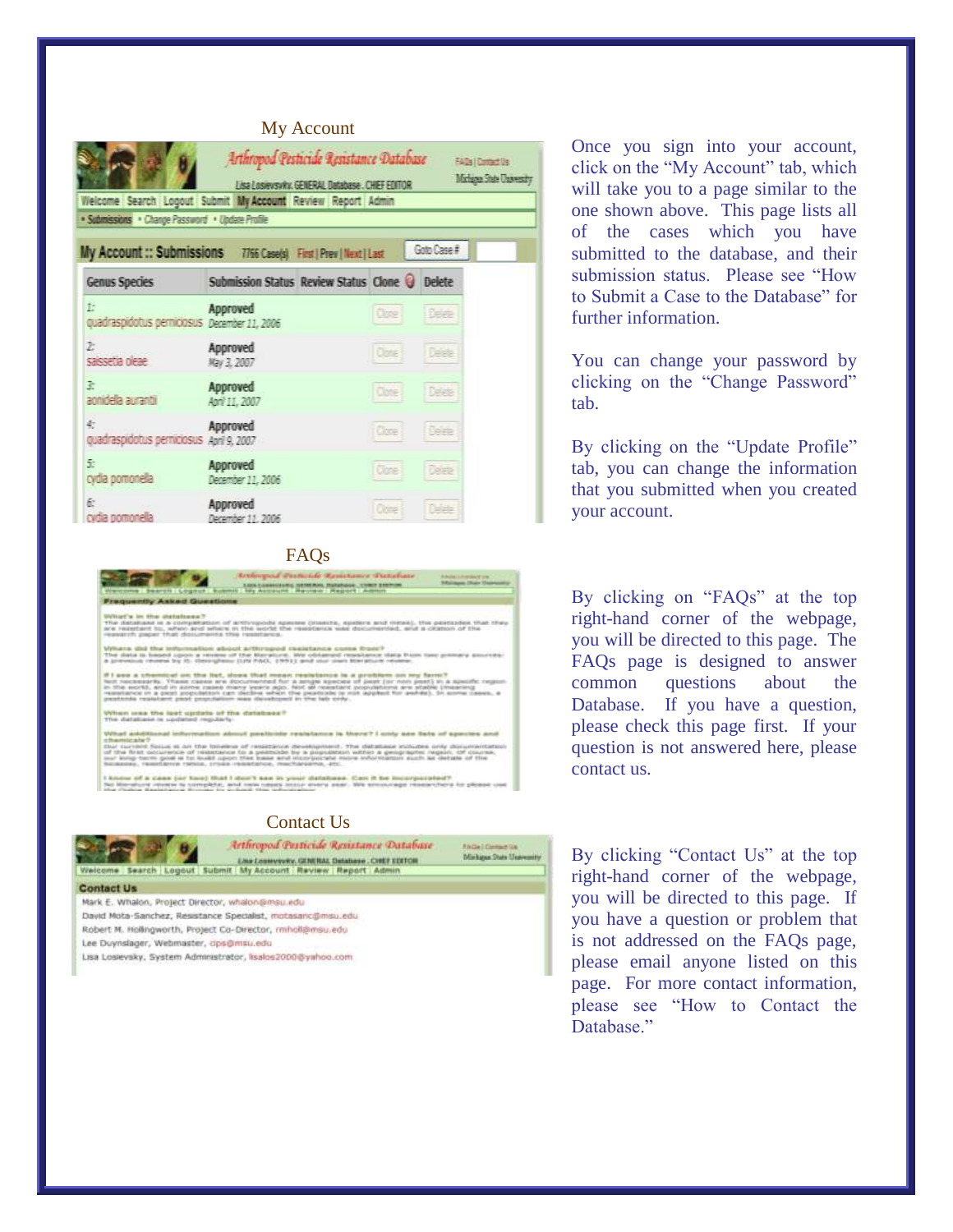# **Searching the Database**

## Searching by Species

| Search                                                                                                                |                                                    |
|-----------------------------------------------------------------------------------------------------------------------|----------------------------------------------------|
| Arthropod Pesticide Resistance Database<br><b>Crisis Conferente, Généralia, Dat</b>                                   | <b>THUAL Cornect UV</b><br>Madagas Traw Travenetty |
| Search Logout Submit My Account<br>Welcome<br>* Resume * Julian Ingradient * Location * Multicates * Missio Of Access |                                                    |
| rch :: Species<br><b>Thomas</b> ha                                                                                    |                                                    |
|                                                                                                                       |                                                    |
|                                                                                                                       |                                                    |

By clicking the "Search" tab, you are taken to this search page. From here you can search for any resistance case in the Database. You can search based on species, active ingredient, location, reference (author, title or publication year), or mode of action.

To illustrate how to use each search function, an example of German cockroach (*Blattella germanica*) resistance to fipronil reported in 2003 in North Carolina, USA will be used. (This is the same example that was used to explain cloning in "How to Submit a Case to the Database.")

The species search page displays drop down boxes for Order, Family, Genus, and Year. If you are looking for a specific species you can go directly to the Genus drop down menu and make your selection. This action will automatically fill in the Order and Family boxes for you. If you are interested in finding broader resistance within an Order or Family, begin by making your selection within one of those categories and click search. This action will display all of the insects within that Order or Family that have been reported as resistant.

In our example, we begin my selecting *Blattella* from the Genus drop down menu (shown above) and clicking search. The year was left at "Select All" although 2003 could have been entered for it. When APRD administration submits cases, the year is usually the year in which the resistance was discovered, which is not necessarily the same year it was published. Keep in mind that if you are looking for a specific case and you select the year it was published, you may not find the case you are looking for.



Clicking Search displays a list of all the species within the Order, Family, or Genus you selected. In our example there is only one species within the Genus *Blattella*. For each species in the list, the common name, number of cases, and importance group are shown. The importance groups are medical, agricultural, parasite, pollinator, and other.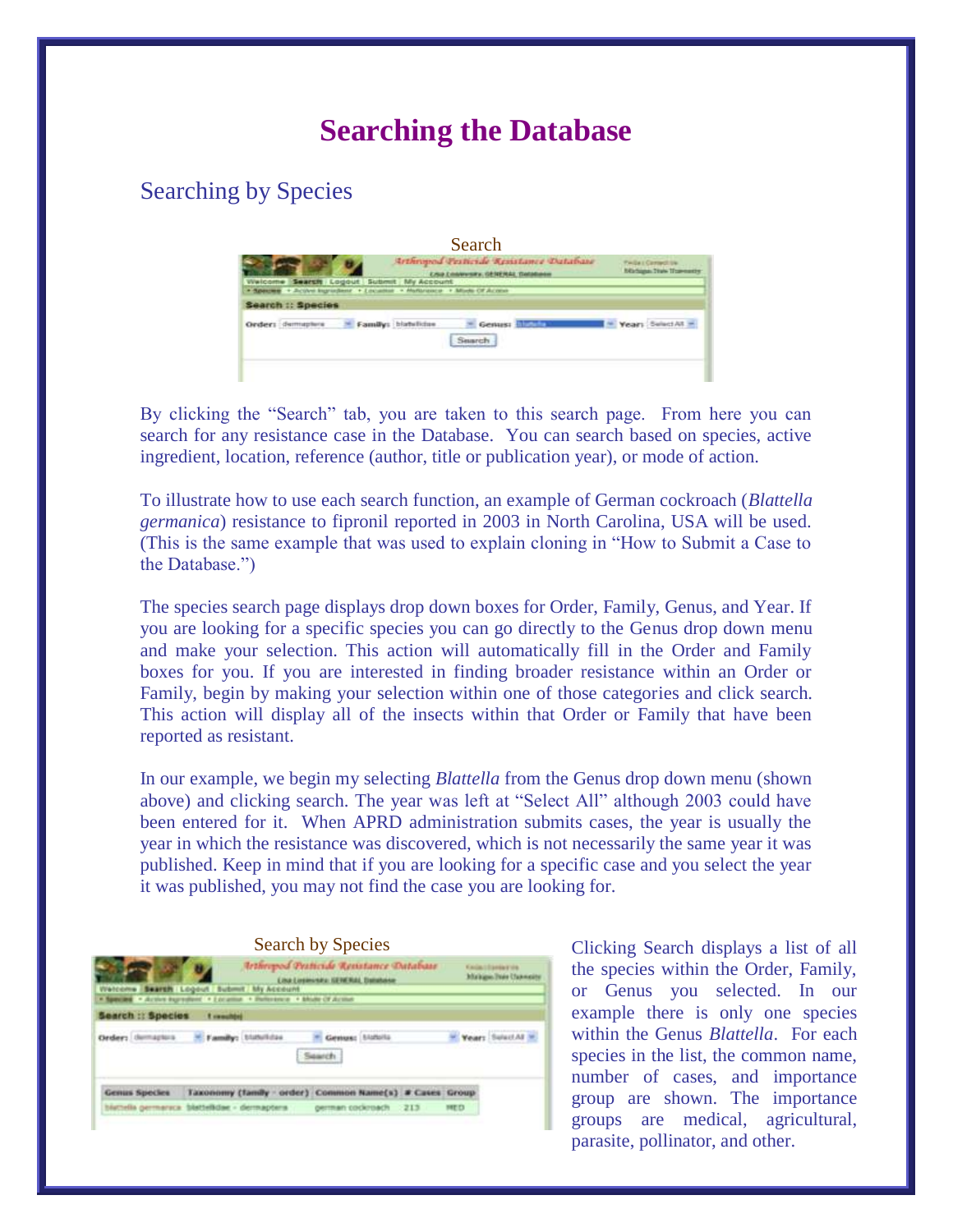### List of Active Ingredients

|                       |                                                                                                                                                                                              | Arthropod Pesticide Resistance Database<br>Lisa Losievsky, GENERAL Database |       | FAGe   Contact Us<br>Michaea State University |
|-----------------------|----------------------------------------------------------------------------------------------------------------------------------------------------------------------------------------------|-----------------------------------------------------------------------------|-------|-----------------------------------------------|
|                       | Welcome Search Logout Submit My Account                                                                                                                                                      |                                                                             |       |                                               |
|                       |                                                                                                                                                                                              | · Species · Active Ingredient · Location · Reference · Mode Of Action       |       |                                               |
| blattella germanica   |                                                                                                                                                                                              |                                                                             |       |                                               |
| Profile               |                                                                                                                                                                                              |                                                                             |       |                                               |
|                       |                                                                                                                                                                                              |                                                                             |       | Host                                          |
| Order                 | Family                                                                                                                                                                                       | Common Name(s)                                                              | Group |                                               |
| dermaptera            | <b>blattellidae</b><br>Shown Resistance to Active Ingredient(s)                                                                                                                              | german cockroach                                                            | MED.  |                                               |
| 3.001<br>4. HCH-gamma | 1. BHC/cyclodienes - Unspecified In Literature<br>2. Carbamates - Unspecified in Literature<br>5. Organophosphates - Unspecified In Literature<br>6. Pyrethroids - Unspecified In Literature |                                                                             |       |                                               |

Clicking on the name of the species you are interested in shows all of the active ingredients (pesticides) to which the species is resistant. To find the case that you are looking for simply scroll down the list of active ingredients and click on the one you want. If you do not see the active ingredient you are looking for, no resistance case has been submitted for it. For our search, we will click on "fipronil" to see the resistance cases associated with it. (Note: the page has been cropped and does not show all active ingredients to which *B. germanica* is resistant.)

This page lists all of the resistance cases of the German cockroach to fipronil. There are two cases of resistance in *B. germanica* to fipronil listed under the heading "Resistance  $Case(s)$ ." You can also click on the word fipronil, which will take you to a list of all resistance cases reported to fipronil. This page can be reached alternatively by an active ingredient search (covered in the next section). Clicking on "blatella germanica" will take you back to the page listing all the active ingredients.

The case we are searching for is from North Carolina, and we can access that by clicking on the case id "7084." This opens a pop-up window which gives all of the information about this resistance case, including the reference.

**FAGATELEMENT** 

Since this case was added prior to updating the database, some categories in the summary are blank. Newer cases will have information entered for these categories including field or lab selected, bioassay method, and resistance ratios. We are slowly working to update these older cases to include all available information, but this will undoubtedly take several years.

#### Resistance Cases

Arthropoid Perticide Resistance Database

**CONFIDENTIAL CONFIDENTIAL** 

|                       |                             |                                                                                                                          | <b>LIKE LIMMANNA: GERERAL DAMAINER</b>                                                                                                                                                                                                                             |       | Adachapen Henri Hawwess av |
|-----------------------|-----------------------------|--------------------------------------------------------------------------------------------------------------------------|--------------------------------------------------------------------------------------------------------------------------------------------------------------------------------------------------------------------------------------------------------------------|-------|----------------------------|
|                       |                             | Welcome <b>Bearch</b> Logout Bubmit My Account<br>+ Species + Active legredited + Location + Heferwice + Alode Of Action |                                                                                                                                                                                                                                                                    |       |                            |
|                       |                             | <b>Reported Resistance Case(s)</b>                                                                                       |                                                                                                                                                                                                                                                                    |       |                            |
|                       |                             | Species: blattella germanica.                                                                                            |                                                                                                                                                                                                                                                                    |       |                            |
| Order                 |                             | Family                                                                                                                   | Common Name(s)                                                                                                                                                                                                                                                     | Group | Host                       |
| dermaptera            |                             | <b>Utattellidae</b>                                                                                                      | german cockroach                                                                                                                                                                                                                                                   | MED   |                            |
|                       | Active Ingredient: fipronil |                                                                                                                          |                                                                                                                                                                                                                                                                    |       |                            |
| MOAT<br>Group:        | PY2                         | CAS #: 120068373                                                                                                         | GABA-gated chloride channel antagonists. Fipronil or Phenylpyrazoles<br>Shaugnessy Code: 129121                                                                                                                                                                    |       |                            |
|                       | Resistance Case(e)          |                                                                                                                          |                                                                                                                                                                                                                                                                    |       |                            |
| <b>Classe</b><br>Tel: | Vesse of<br>Report          | Location                                                                                                                 | <b>Reference</b>                                                                                                                                                                                                                                                   |       |                            |
| <b>FDB4</b>           | 3003                        | USA -- North Carolina<br>es. Centat.<br>moutheweber.<br>northeastern                                                     | Holbrook, G.L. J. Roebuck, C.B. Moore, M.G. Waldvogel, and<br>C. Schal. (2003). Ongin and Extent of Resistance to Figronel<br>in the German Cockroach, Blattella germanca (L.)<br>(Dictyoptera: Blattelldae), Journal of Economic Enterhology,<br>96(5) 1548-1558. |       |                            |
| 7448 2003             |                             | $UBA \rightarrow Ohu -$<br>Cinonnati                                                                                     | Wang, Changiu, Schart, Michael E., and Bennett, Gary W.<br>(2004). Behavioral and Physiological Resistance of German<br>Cockroach to Gel batts (Blattodeia: Blattellstae), Journal of<br>Economic Entomology, 97(6), 2067-2072.                                    |       |                            |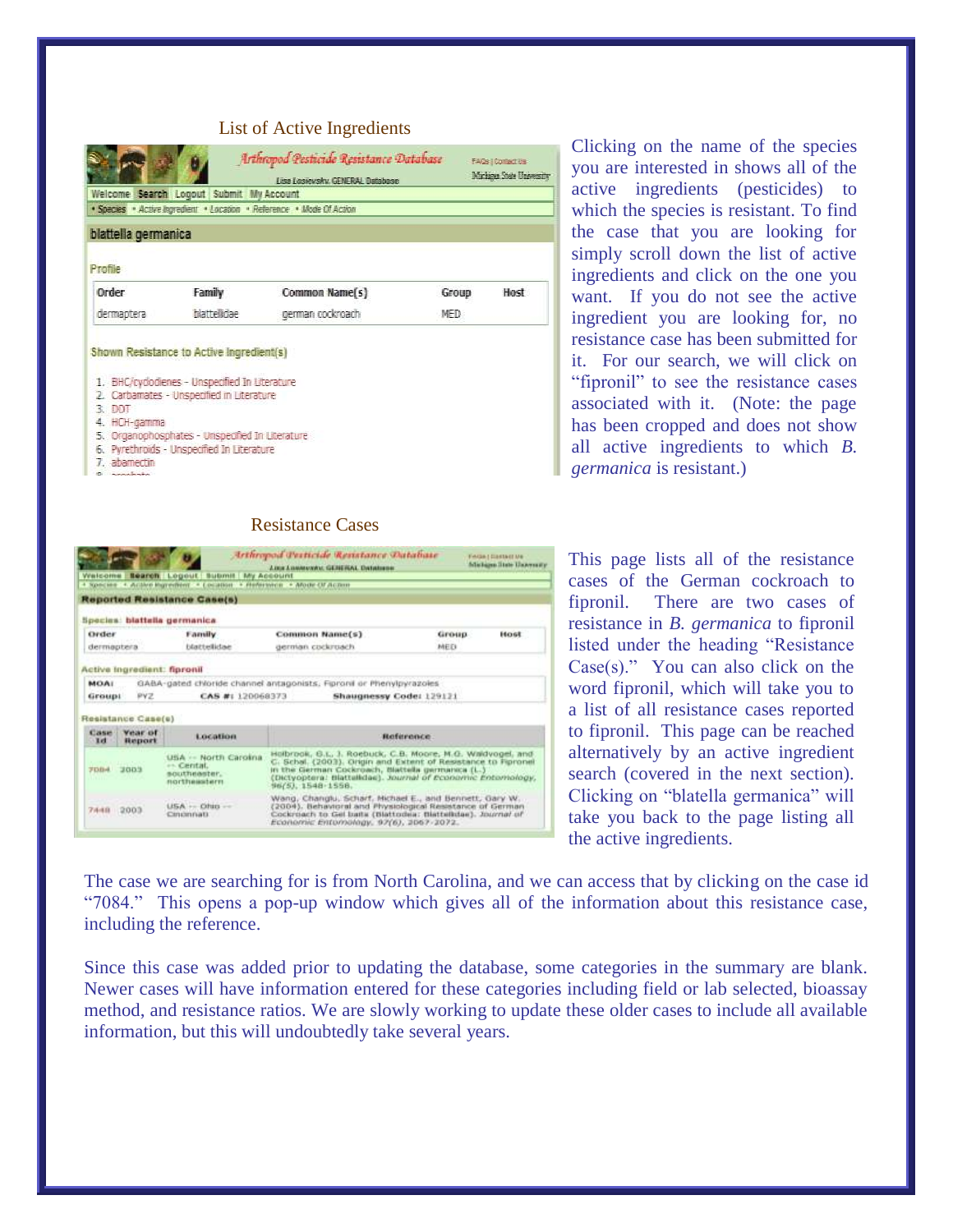## Pop-Up Window: Case Information

|                                                | Case 7084 (GENERAL)                                                                                                          |
|------------------------------------------------|------------------------------------------------------------------------------------------------------------------------------|
| <b>Arthropod Classification</b>                |                                                                                                                              |
| <b>Species or Subspecies</b>                   | germanica                                                                                                                    |
| Other Known Name(s)                            | german cockroach                                                                                                             |
| Genus                                          | blattella                                                                                                                    |
|                                                | Order dermaptera                                                                                                             |
| Family                                         | blattellidae                                                                                                                 |
| <b>Class</b>                                   | msecta                                                                                                                       |
| Active Ingredient (AI)                         |                                                                                                                              |
| AI <sub>1</sub>                                | fipronil<br>GABA-gated chloride channel antagonists; Fipronil or Phenylpyrazoles                                             |
| Origin of the Resistance Population            |                                                                                                                              |
| No.                                            | The population was resistant when collected in the field.                                                                    |
| No                                             | The population was created solely by selection and/or genetic manipulation in the laboratory.                                |
| No                                             | The population was selected further in the laboratory after collection,                                                      |
| <b>Population's Mechanism(s) of Resistance</b> |                                                                                                                              |
| Geographic Location                            |                                                                                                                              |
| Country                                        | 划版内                                                                                                                          |
| <b>State or Province</b>                       | North Carolina                                                                                                               |
| County, Prefecture, or<br>Nearest City         | Cental, southeaster, northeastern                                                                                            |
| Collection Site                                |                                                                                                                              |
| <b>Date of Collection</b>                      |                                                                                                                              |
|                                                |                                                                                                                              |
| Bloassay                                       |                                                                                                                              |
| Date                                           |                                                                                                                              |
| Life Stage                                     |                                                                                                                              |
| <b>Sierse</b>                                  |                                                                                                                              |
| Method                                         |                                                                                                                              |
| <b>Discriminating Dosage: No.</b>              |                                                                                                                              |
|                                                |                                                                                                                              |
| Multidose Bioassay Results: No.                |                                                                                                                              |
| Impact of the Resistance: No                   |                                                                                                                              |
| Reference                                      |                                                                                                                              |
| Type                                           | Published                                                                                                                    |
| Title                                          | Origin and Extent of Resistance to Fipronel in the German Cockroach,<br>Blattella germanica (L.) (Dictyoptera: Blattellidae) |
| Author                                         | Holbrook, G.L. J. Roebuck, C.B. Moore, M.G. Waldvogel, and C. Schal                                                          |
|                                                | Journal of Economic Entomology                                                                                               |
| Journal                                        | 96(5)                                                                                                                        |
|                                                |                                                                                                                              |
| Volume                                         |                                                                                                                              |
| Pages<br>Year                                  | 1548-1558<br>2003                                                                                                            |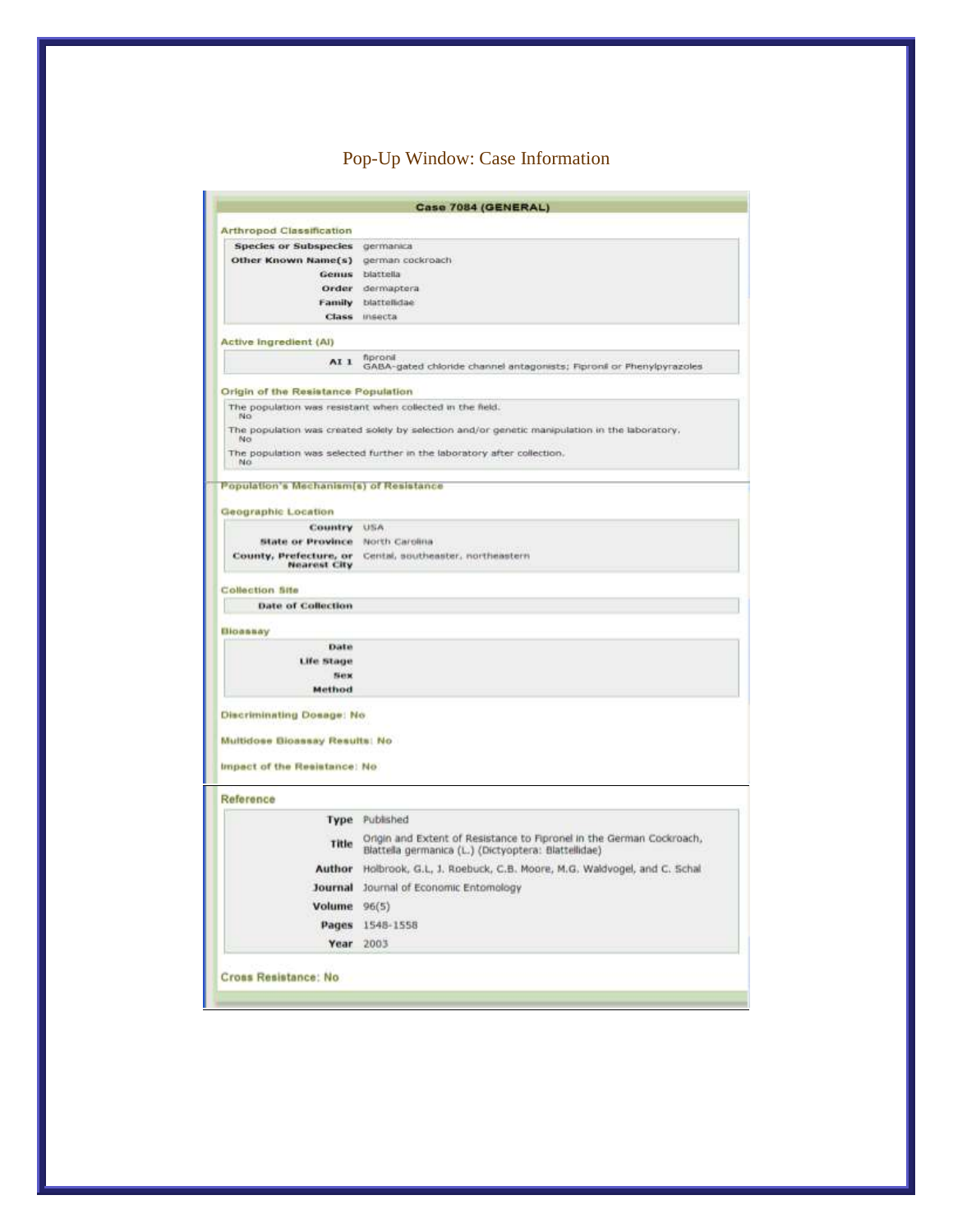### Searching by Active Ingredient

| <b>Bearen Logout Submit his Account</b><br>Washington 3<br>4 Sluindra stereo |                 | <b>Irthogood Petticide Remitance Database</b><br><b><i>Line Lossecate, GENERAL Datamane</i></b><br>· Attace margement . Literature . Hyderatics . Abody Of Action | 9 Adapt Allerman Villag<br>Markizma (Hate Ukalmasette) |
|------------------------------------------------------------------------------|-----------------|-------------------------------------------------------------------------------------------------------------------------------------------------------------------|--------------------------------------------------------|
| Search 11 Active Ingredient                                                  |                 | Go to Finnell 121 w 3<br>401 remobile) Then I Hazel                                                                                                               |                                                        |
| Active Tequentiesit                                                          | <b>Colegory</b> |                                                                                                                                                                   |                                                        |
| articellampiriolac                                                           | <b>HVH</b>      |                                                                                                                                                                   |                                                        |
| <b>STORAZINE</b>                                                             | <b>HISC</b>     |                                                                                                                                                                   |                                                        |
| <b>ATTYPITION</b>                                                            | Oil             |                                                                                                                                                                   |                                                        |
| <b>Biempils</b> ian                                                          | <b>CMP</b>      |                                                                                                                                                                   |                                                        |
| <b><i><u>Remaresquire</u></i></b>                                            | QUITN           |                                                                                                                                                                   |                                                        |
| Ferdrotates conde                                                            | TIN             |                                                                                                                                                                   |                                                        |
| femminations                                                                 | down.           |                                                                                                                                                                   |                                                        |
| <b>RenoteGolarity</b>                                                        | CAN             |                                                                                                                                                                   |                                                        |
| femali vivitariti                                                            | 31494           |                                                                                                                                                                   |                                                        |
| fenpropathrity                                                               | $8 - 44$        |                                                                                                                                                                   |                                                        |
| fenancipathnis + aciphete                                                    | <b>SIVIV</b>    |                                                                                                                                                                   |                                                        |
| <b>Terranyvopermane</b>                                                      | <b>HV2</b>      |                                                                                                                                                                   |                                                        |
| Ferrescots                                                                   | <b>MITEC</b>    |                                                                                                                                                                   |                                                        |
| Revised Follows                                                              | O#              |                                                                                                                                                                   |                                                        |
| <b>TEHRINGER</b>                                                             | <b>UP</b>       |                                                                                                                                                                   |                                                        |
| femmion-ethyl                                                                | O#              |                                                                                                                                                                   |                                                        |
| <b>Berryalershe</b>                                                          | arvist.         |                                                                                                                                                                   |                                                        |
| <b>Figurisherul</b>                                                          | <b>IVZ</b>      |                                                                                                                                                                   |                                                        |
| <b>Bilmournut</b>                                                            | MISC            |                                                                                                                                                                   |                                                        |
| Подрогов                                                                     | <b>HIPLE</b>    |                                                                                                                                                                   |                                                        |

The active ingredient search page is accessed by clicking the "Active Ingredient" tab. This takes you to a page in which the active ingredients are listed in alphabetical order. To scroll to the next page click the word "next." Keep clicking the "next" button until you see the active ingredient you are looking for. Once you see the active ingredient you want, access that page by clicking on the ingredient (in this case, fipronil).

### List of Species

| Watcoma                |                           | ТP<br><b>Search Logout Gubmit My Account</b>                               |                   | Arthropod Pesticide Arsistance Database<br>Lies Longweste, GENERAL Outstand |                    | <b>FAGe I Director Us</b><br><b>Isfarician Trans Clairments</b> |
|------------------------|---------------------------|----------------------------------------------------------------------------|-------------------|-----------------------------------------------------------------------------|--------------------|-----------------------------------------------------------------|
|                        |                           | - Species (California Augustus) - Locanton - Hufernitze - Aftein Of August |                   |                                                                             |                    |                                                                 |
| <b>fipronil</b>        |                           |                                                                            |                   |                                                                             |                    |                                                                 |
| Profile                |                           |                                                                            |                   |                                                                             |                    |                                                                 |
| MOAI                   |                           |                                                                            |                   | GABA-gated chlonde channel antagonists, Figrond or Phenylpyrazoles          |                    |                                                                 |
| Groups                 | PYZ.                      | CAS #1 120068373                                                           |                   | Shaugnessy Code: 129121                                                     |                    |                                                                 |
|                        | Reported Resistance:      |                                                                            |                   |                                                                             |                    |                                                                 |
| <b>Species</b>         |                           | Order                                                                      | <b>Family</b>     | Common Name(s)                                                              | <b>Siroup Host</b> |                                                                 |
| binttella germanica    |                           | dermapbeca                                                                 | blatterädae       | german cockroach                                                            | MED                |                                                                 |
| chile mappressale.     |                           | <b>Higastophera</b>                                                        | pyralidae         | <b>ASMIC TIDE DOTE!</b>                                                     | AG.                | me                                                              |
|                        | franklinella occidentalic | thysanoptera                                                               | <b>EDITOROLER</b> | existern flower thrips.                                                     | <b>AVGE</b>        | cotton                                                          |
| musca domatica         |                           | diptera -                                                                  | muscidae          | <b>NOUAN Ry</b>                                                             | NELS:              |                                                                 |
| plistella sylisetella. |                           | lepsdophera.                                                               | plutellicher      | diamond-back moth.                                                          | AAG.               | спасиботы, такоштыем                                            |

This page will list every species with a reported resistance to the active ingredient that you are searching for. Click on the species that you want (in this case, *Blattella germanica*). Doing so opens the webpage which lists every reported resistance case of the German cockroach to fipronil.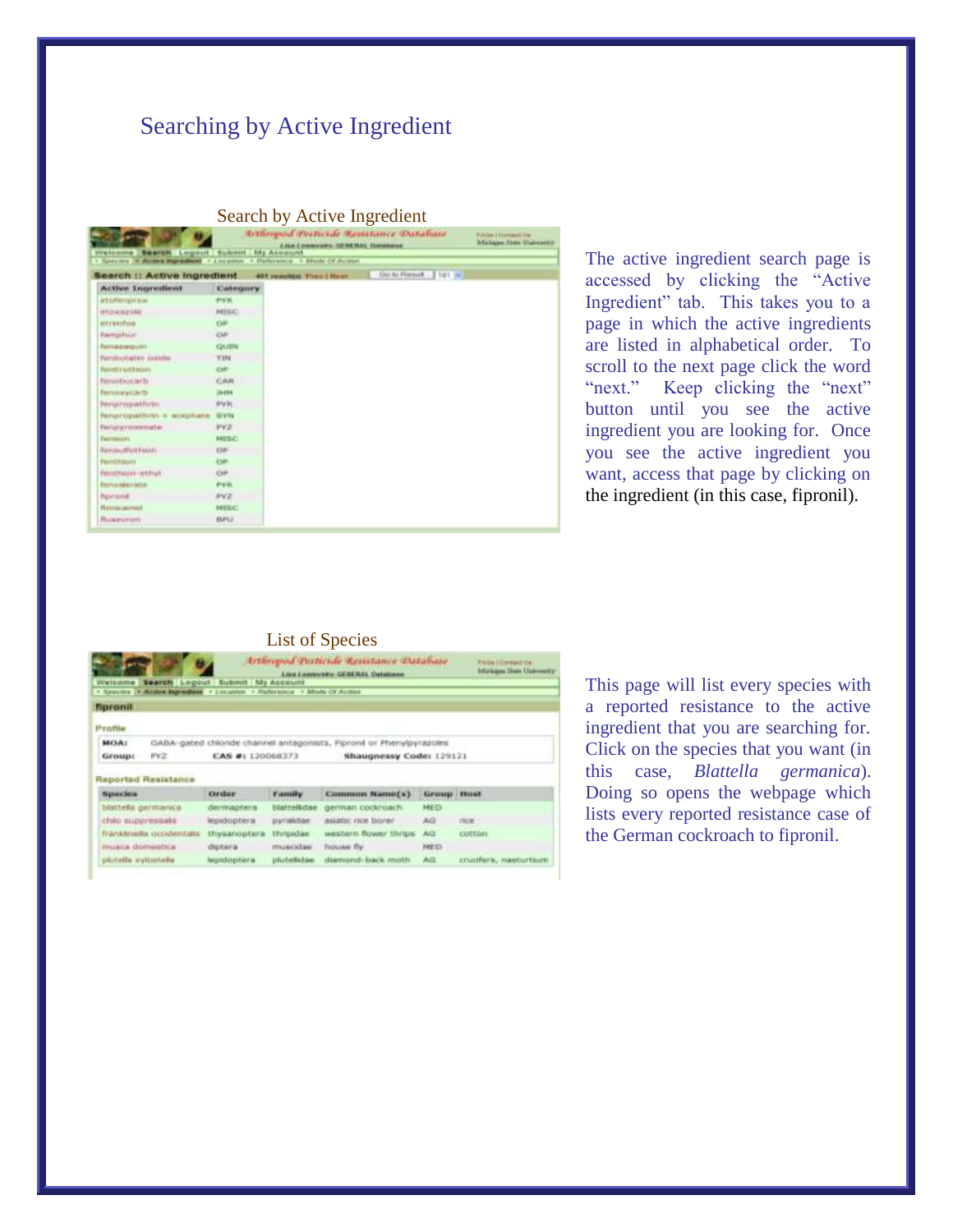### Searching by Location

#### Search by Location



| Search Logout Submit My Account<br>Welcome               | Arthropod Pesticide Resistance Database<br>Lisa Losevsky, GENERAL Database |                            |
|----------------------------------------------------------|----------------------------------------------------------------------------|----------------------------|
| + Species                                                | - Active Ingressions > Location + Reference + Mode Of Action               |                            |
| <b>Search :: Location</b>                                |                                                                            |                            |
| Country USA                                              | Search                                                                     |                            |
| New York -- Schuyler Co.                                 | New York -- Seneca                                                         | New York -- Sy<br>Onondaga |
| New York -- Tioga                                        | New York -- Tompkins                                                       | New York -- W              |
| New York -- Wyoming                                      | New England                                                                | New Jersey                 |
| New Mexico                                               | New York                                                                   | New York -- Br             |
| the company that we will be a stronger of the company of | the country of the country of the coun-                                    | North Carolina             |

You can search by location by clicking the "Location" tab. This brings up a page with a drop down box to search by country. Select the country for which you are searching and click "Search."

Clicking "Search" displays a page listing regions of the country where resistance has been reported.

Scroll down the page to find the region that you wish to search for, and click on the name of the region (in this case, North Carolina). This displays a page listing every case of resistance in that region, listed alphabetically by genus, species and then active ingredient. Scroll down the list to the species and active ingredient for which you are searching. If the species or active ingredient is missing, then no case of resistance has yet been reported.

#### Resistance Cases

| Arthropod Pesticide Resistance Database                               |                               | <b>FAGs (Contact us)</b><br>Michigan State University |
|-----------------------------------------------------------------------|-------------------------------|-------------------------------------------------------|
| Search Login Sign Up<br>Welcome                                       |                               |                                                       |
| · Species · Active bigradiunt · Location · Reference · Mode Of Action |                               |                                                       |
| <b>Resistance Cases by Location</b>                                   |                               |                                                       |
| USA -- North Carolina                                                 |                               |                                                       |
| <b>Active Ingredient TO Species</b>                                   | <b>Species Common</b><br>Name | $#$ of<br>Cases                                       |
| amblysetus falacis TO azinghos-methyl (1970)                          | predatory mite                |                                                       |
| amblyseius falacis TO phosmet (1970)                                  | predatory mite                |                                                       |
| amblyseius falacis TO propargite (1971)                               | predatory mite                |                                                       |
| amblyselus fallacis TO tetrachlorvinphos (1971)                       | predatory mite                |                                                       |
| anthonomus grandis TO DDT (1974)                                      | boll weevil                   |                                                       |
| anthonomus grandis TO endrin (1965)                                   | boll weevil                   |                                                       |

Clicking on the genus, species, and active ingredient for which you are searching will again take you to the page listing all cases of resistance, which was shown before.

Scroll down the list to the desired species and active ingredient. If the species or active ingredient is missing, then no case of resistance has yet been reported.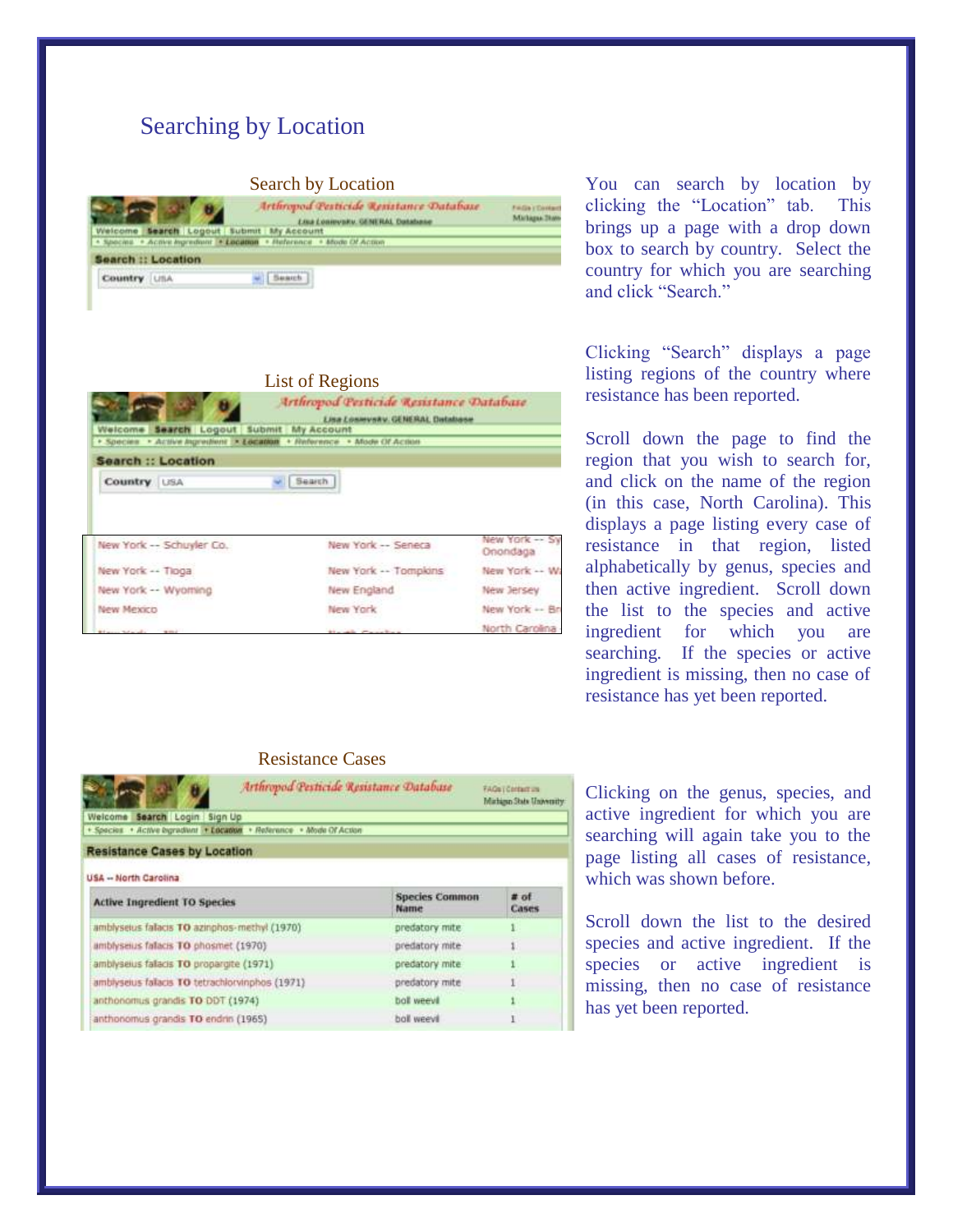## Searching by Reference

#### Searching by Reference

| Welcome [   |                            | Arthropod Pesticide Resistance Database<br><b>Eng Enswerky, GENERAL Detabane.</b><br>Search Logout Submit My Account                                                                                                                                           |                          | FAGA! Cortect Un-<br><b>Michaus State Unavenuely</b> |
|-------------|----------------------------|----------------------------------------------------------------------------------------------------------------------------------------------------------------------------------------------------------------------------------------------------------------|--------------------------|------------------------------------------------------|
|             |                            | * Species . Active highesters . Location . Paterwice . Mode Of Active                                                                                                                                                                                          |                          |                                                      |
|             | <b>Search :: Reference</b> |                                                                                                                                                                                                                                                                |                          |                                                      |
|             | Author: Roobuck            | Titles: drigit                                                                                                                                                                                                                                                 | <b>Publication Year:</b> |                                                      |
| <b>Year</b> |                            | Reference                                                                                                                                                                                                                                                      |                          |                                                      |
| T003        |                            | Holbrook, G.L. J. Roebuck, C.B. Moore, M.G. Waldvogel, and C. Schal. (2003). Origin and<br>Extent of Resistance to Fipronel in the German Cockroach, Blattella germanica (L.) (Dictyopteral<br>Blattellidae). Journal of Economic Entomology. 96(5), 1548-1558 |                          |                                                      |

You can search by reference by clicking the "Reference" tab. This brings up a page in which you can type author or title information, or select a year from the drop-down box. Entering any of the above information will give you the citation information for any resistance case meeting your criteria. When using

searching by author, you do not have to use the primary author (the first author listed in the reference); you can use any author cited in the reference.

When searching by title, you do not have to use the complete title, but if you do it must be spelled correctly and be exactly the same as it was entered into the system. It is easy to make a mistake when searching for whole titles. If you use a whole title and cannot find what you are looking for, try using a partial title or key word.



When you are searching for a specific topic, it is helpful to search using a key word in the title search. For example, if you are looking for resistance cases involving bednets, you can type "bednets" into the title box and it will list any reference that used that word in the title.

### Searching by Mode of Action

To access the mode of action search, click the "Mode of Action" tab. Select the mode of action you are interested in from the drop down list and click search.

#### Searching by Mode of Action

|                                                   |     | Arthropod Pesticide Resistance Database<br>Lisa Losievsky, GRIFRAL Database | <b>FACe   Certactule</b><br>Minhigan State University |
|---------------------------------------------------|-----|-----------------------------------------------------------------------------|-------------------------------------------------------|
| Welcome Search Logout Submit My Account           |     |                                                                             |                                                       |
|                                                   |     | · Species · Active Ingredient · Location · Reference · Mode Of Action       |                                                       |
| Search :: Mode of Action<br>Mode of Action Search |     | 2 results                                                                   |                                                       |
|                                                   |     | GASA-gated chloride channel antagonists: Fipronil or Phenylpyrazoles        |                                                       |
| <b>Active Ingredient Category</b>                 |     |                                                                             |                                                       |
| etherole                                          | PYZ |                                                                             |                                                       |

Clicking search displays a table listing all of the active ingredients which act by this mode of action. Click on the active ingredient (in this case, fipronil) for which you are searching. This will bring up the page listing all of the species with known resistance to the ingredient. From here, it is exactly like an active ingredient search, so please see that section for more information.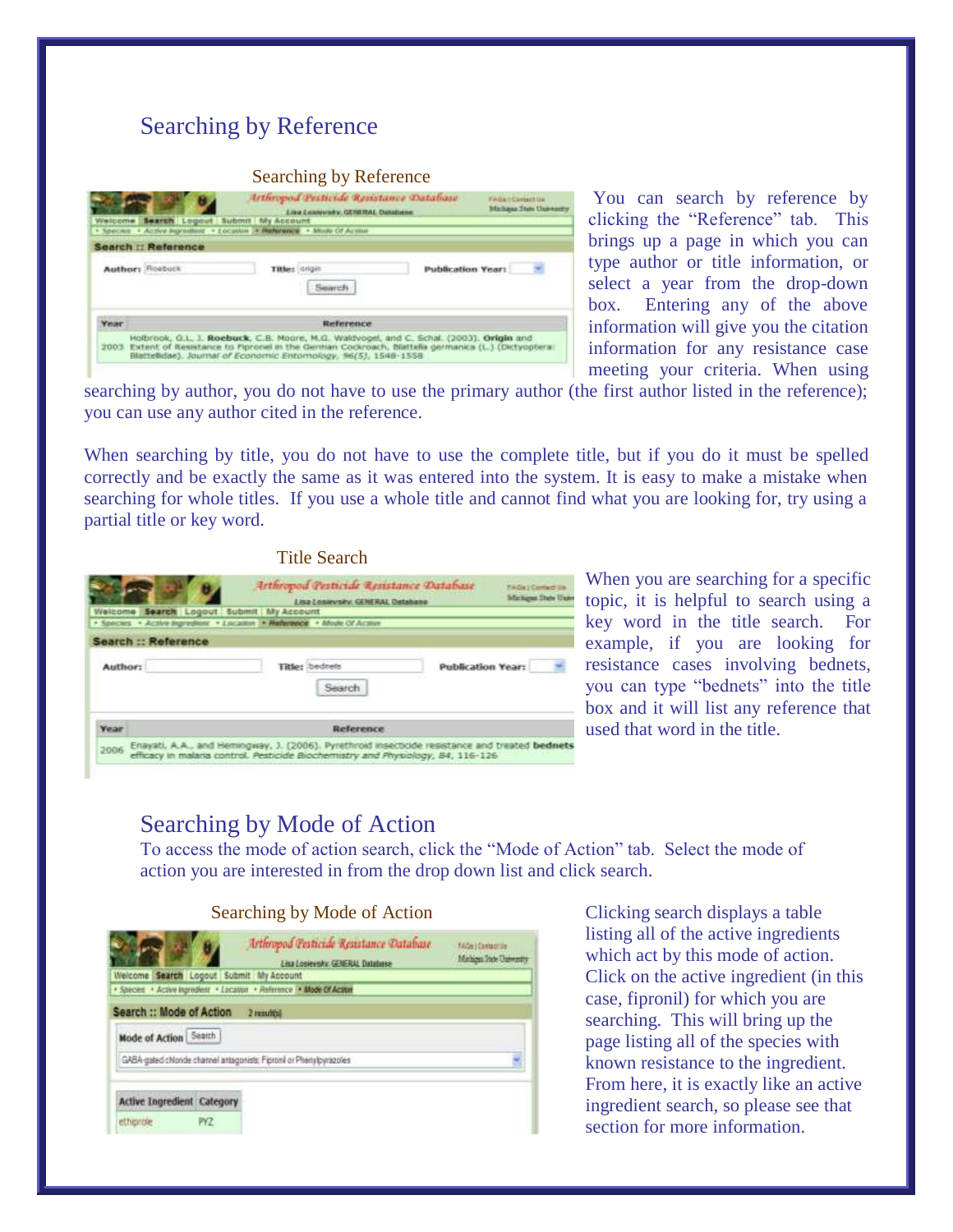# **Editor List**

We would like to acknowledge and thank our editors of the APRD.

| <b>Reviewer</b>         | <b>Class of Pesticide</b>                                                             |
|-------------------------|---------------------------------------------------------------------------------------|
| <b>Tom Anderson</b>     | Flonicamid                                                                            |
| <b>Nigel Armes</b>      | Phenylpyrazoles (Fiproles)                                                            |
|                         | Organotin miticides                                                                   |
|                         | Uncouplers of oxidative phosphorylation via disruption of proton gradient             |
|                         | Inhibitors of chitin biosynthesis, type 0, Lepidopteran                               |
|                         | Hydramethylnon                                                                        |
|                         | Mitochondiral complex electron transport inhibitors                                   |
|                         | Metaflumizone                                                                         |
| Andrea Bassi            | Indoxacarb                                                                            |
| Carlos A. Granadino     | Pyriproxyfen                                                                          |
|                         | Etoxazole                                                                             |
|                         | <b>Und Pyridalyl</b>                                                                  |
| <b>Alasdair Haley</b>   | <b>Propargite Tetradifon</b>                                                          |
|                         | Neuronal inhibitors (unknown mode of action)                                          |
| <b>Graham Head</b>      | Microbial disruptors of insect midgut membranes (includes transgenic crops expressing |
|                         | Bacillus thuringiensis toxins)                                                        |
| Alan McCaffery          | <b>Nicotine</b>                                                                       |
|                         | Chloride channel activators                                                           |
|                         | Fenoxycarb                                                                            |
|                         | Pyrnetrozine                                                                          |
|                         | Inhibitors of chitin biosynthesis, type 0, Lepidopteran                               |
|                         | Moulting disruptor, Dipteran                                                          |
| <b>Ralf Nauen</b>       | <b>Neonicotinoids</b>                                                                 |
|                         | <b>Nicotine</b>                                                                       |
|                         | Inhibitors of lipid synthesis                                                         |
| Venkat Pedibhotla       | Phenylpyrazoles (Fiproles)                                                            |
|                         | Uncouplers of oxidative phosphorylation via disruption of proton gradient             |
|                         | Mitochondrial complex electron transport inhibitors                                   |
|                         | Metaflumizone                                                                         |
| Suresh Prabhakaran      | Sulfuryl fluoride                                                                     |
| <b>Phil Robinson</b>    | Cryolite                                                                              |
|                         | Organotin miticides                                                                   |
| David Rogers            | Neonicotinoids                                                                        |
|                         | Inhibitors of lipid synthesis                                                         |
| Caydee Savinelli        | Chloride channel activators                                                           |
| <b>Robin Slatter</b>    | Pyrnetrozine                                                                          |
|                         | <b>Und Pyridalyl</b><br>Organophosphates                                              |
| <b>Tom Sparks</b>       |                                                                                       |
|                         | Nicotinic Acetylcholine receptor agonists (allosteric)(not group 4)                   |
|                         | Juvenile hormone analogues<br>Fenoxycarb                                              |
|                         | Pyriproxyfen                                                                          |
|                         | Diacylhydrazines                                                                      |
|                         | Octopaminergic agonists                                                               |
| <b>Bruce Stanley</b>    | <b>Carbamates Triazemate</b>                                                          |
|                         | Indoxacarb                                                                            |
| <b>Nick Storer</b>      | Microbial disruptors of insect midgut membranes (includes transgenic crops expressing |
|                         | Bacillus thuringiensis toxins)                                                        |
| <b>Gary Thompson</b>    | Nicotinic Acetylcholine receptor agonists (allosteric)(not group 4)                   |
|                         |                                                                                       |
|                         |                                                                                       |
| <b>Bob Hollingworth</b> |                                                                                       |

Bob Hollingworth David Mota-Sanchez Mark Whalon